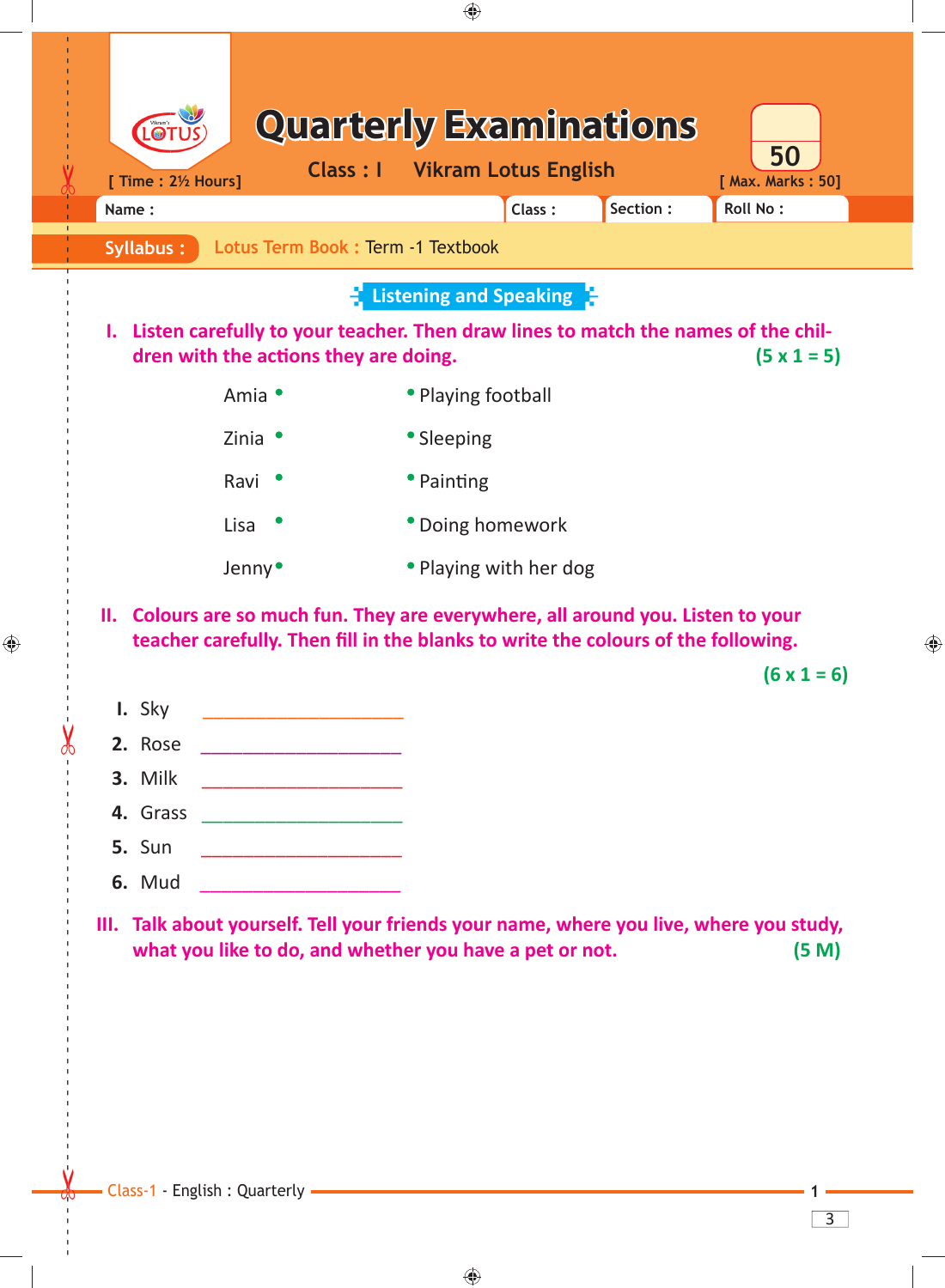## **Reading**

♦

| Which of these sentences about Mary and her lamb are correct? Put a tick beside<br>ı.<br>them. Put a cross beside the sentences that are not correct. | $(5 \times 1 = 5)$ |
|-------------------------------------------------------------------------------------------------------------------------------------------------------|--------------------|
| I. Mary followed the lamb everywhere.                                                                                                                 |                    |
| 2. The lamb was white in colour.                                                                                                                      |                    |
| <b>3.</b> The children in the school were afraid to see the lamb.                                                                                     |                    |
| 4. The lamb waited patiently for Mary.                                                                                                                |                    |
| 5. The lamb loved Mary very much.                                                                                                                     |                    |
| II. Complete the following sentences.                                                                                                                 | $(4 \times 1 = 4)$ |
|                                                                                                                                                       |                    |
| 2. Joy went to the vegetable shop alone because                                                                                                       |                    |
|                                                                                                                                                       |                    |
| 4. When he reached home, Joy ________________                                                                                                         |                    |
| <b>Writing</b>                                                                                                                                        |                    |
| I. Arrange the letters in correct order to form a word.                                                                                               | $(8 \times 1 = 8)$ |
|                                                                                                                                                       |                    |
| 2. labl _________________                                                                                                                             |                    |
|                                                                                                                                                       |                    |
|                                                                                                                                                       |                    |
| 5. nep _______________                                                                                                                                |                    |
| 6. rdee                                                                                                                                               |                    |
| 7. nit ____________                                                                                                                                   |                    |
|                                                                                                                                                       |                    |
| - Class-1 - English : Quarterly - The Class of the Class-1 - English : Quarterly - The Class-1 - English : Quarterly                                  | $\sim$ 2 $-$       |

 $\bigoplus$ 

4

 $\bigoplus$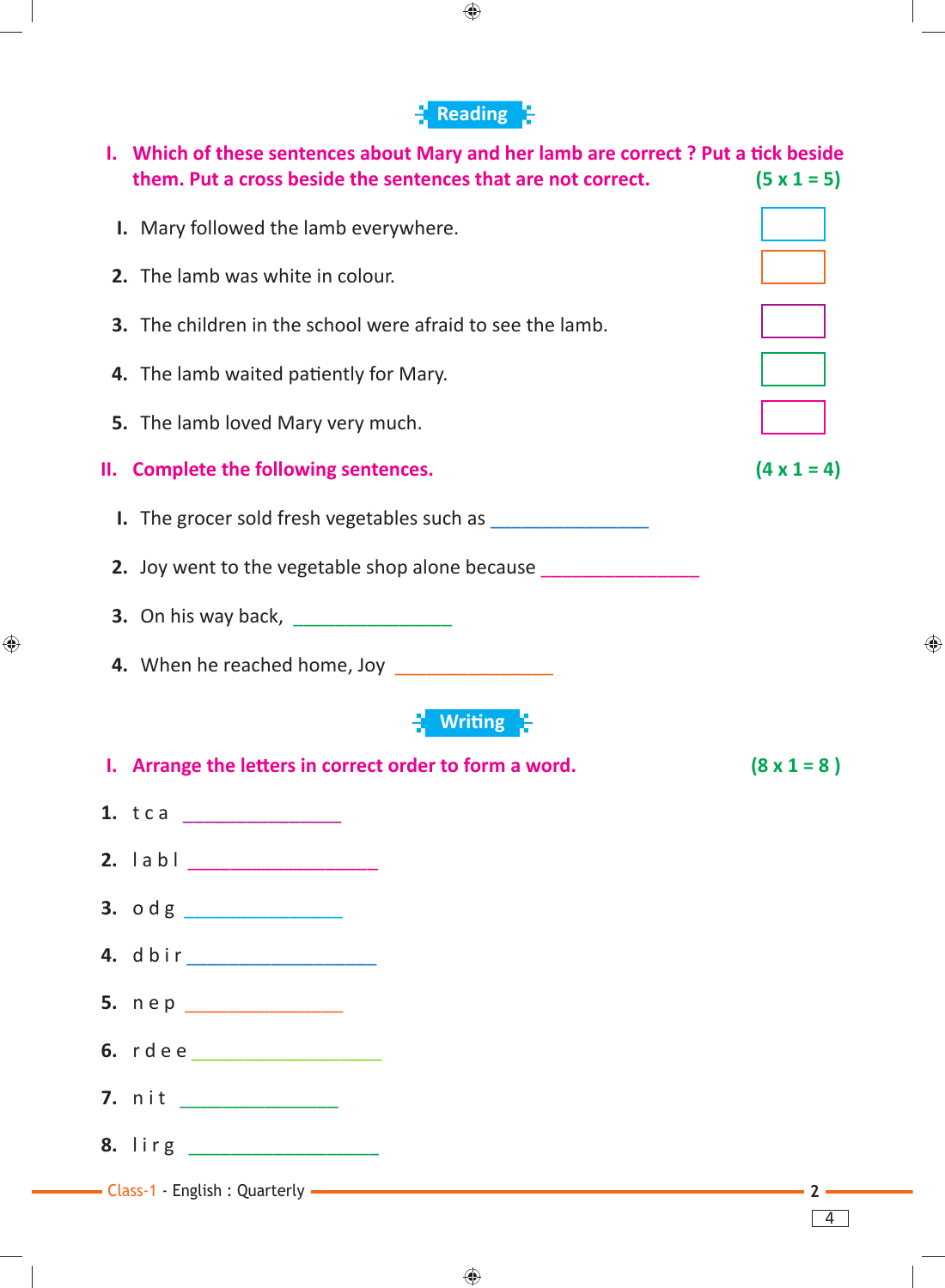**II. Look at the pictures. One parrot is in a cage. The other parrot is on a tree. Find out which parrot is unhappy by completing the sentences below. Use the words in the box to complete them. (5 M)**



tree fruits happy

The parrot in the cage cannot The parrot in the cage cannot  $\qquad \qquad$  . It was to itself all day. It \_\_\_\_\_\_\_\_\_ when it is given \_\_\_\_\_\_\_\_\_\_\_ and \_\_\_\_\_\_\_\_\_\_\_\_\_. The parrot on the tree is \_\_\_\_\_\_\_\_\_\_\_\_. It flies from \_\_\_\_\_\_\_\_\_\_\_\_\_\_\_ to \_\_\_\_\_\_\_\_\_\_\_\_\_\_\_. It eats

many kinds of \_\_\_\_\_\_\_\_\_\_\_\_. It is \_\_\_\_\_\_\_\_\_\_\_.

## **E** Grammar E

 **I. Complete the sentences by using 'is', 'am' and 'are' in the right places. (7 x 1 = 7 )**

 $\bigoplus$ 

5

◈

**I.** The Rudy's doll.

------ - - --------------------------------------- --- -------------------------------------------------- ------------- -- - - ---

⊕

- **2.** His name **Rohit.**
- **3.** Their pants blue.
- **4.** Sandra **happy.**
- **5.** Rohit \_\_\_\_\_\_\_\_\_ cute.
- **6. I** \_\_\_\_\_\_\_\_\_\_\_\_\_\_\_ seven years old.
- **7.** I \_\_\_\_\_\_\_\_\_\_\_\_ a boy/girl.
- Class-1 English : Quarterly **3**